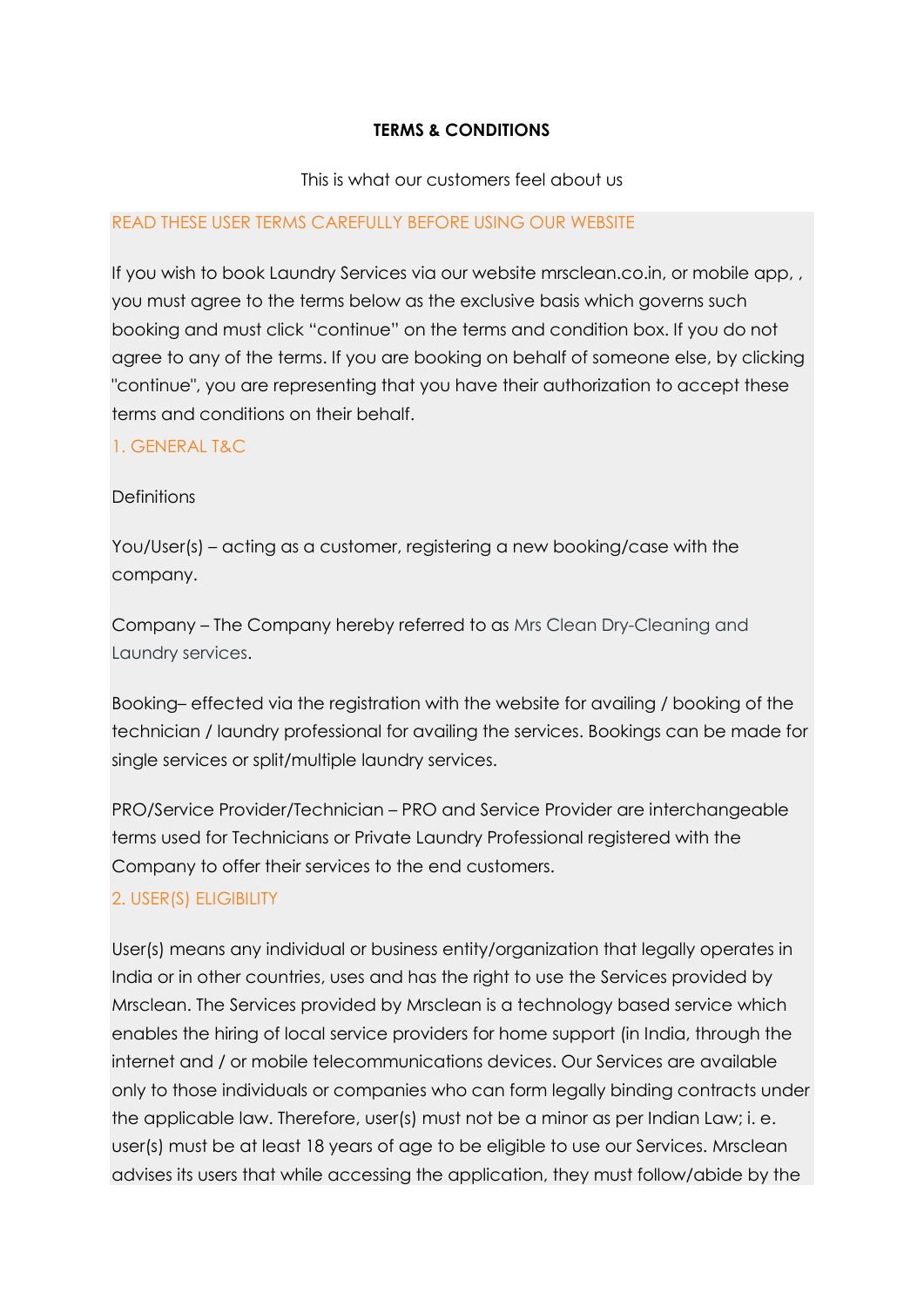related laws. Mrsclean is not responsible for the possible consequences caused by your behavior during use of application. Mrsclean may, in its sole discretion, refuse the service to anyone at any time.

# 3. SERVICES

a) The Company provides technology based services for providing home solutions in Kochi such as laundrying / services of home products to you and you agree to obtain the services offered by third party technicians / Service Providers / Private Laundry Professionals ("the Service Provider"). All the Services provided by the Company to you by means of your use of the registration on website of the Company are hereinafter referred to as the "Service."

b) The entire Booking request as may be directed by the customer shall be forward to the concerned laundry professional/service provider by the Company. The Service Provider shall be provided on availability basis and the same shall be communicated to the customer through the company internal mechanism procedure, however, it is clarified that on availability of the Service Provider, the communication details of Service Provider & Customer shall be shared between both of them by the Company for the ease of both the parties to perform or exercise their rights & obligations.

c) In case, the Service Provider accepts the booking request made by you with the Company, your information is sent to the Service provider including your name, contact number etc.

d) Company shall endeavor reasonable efforts to bring you in contact with the Service Provider in order to render the required service subject to availability of the Service Provider in or around your location at the time of your booking request made to the Company.

e) It is pertinent to mention here that, the Company itself does not own / regulate the Service providers and neither there exist any employer / employee relation between them. It is the Service Provider who shall render the required services to you as per the relevant information submitted with the company while registering with the company. The provision of the services to be rendered by the Service Provider to you is therefore subject to the agreement (to be) entered into between you and the Service Provider and the Company shall never be a party to such agreement, in any manner whatsoever. Acceptance of booking request by the Company and the Service Provider does not reach your service location or decide not to render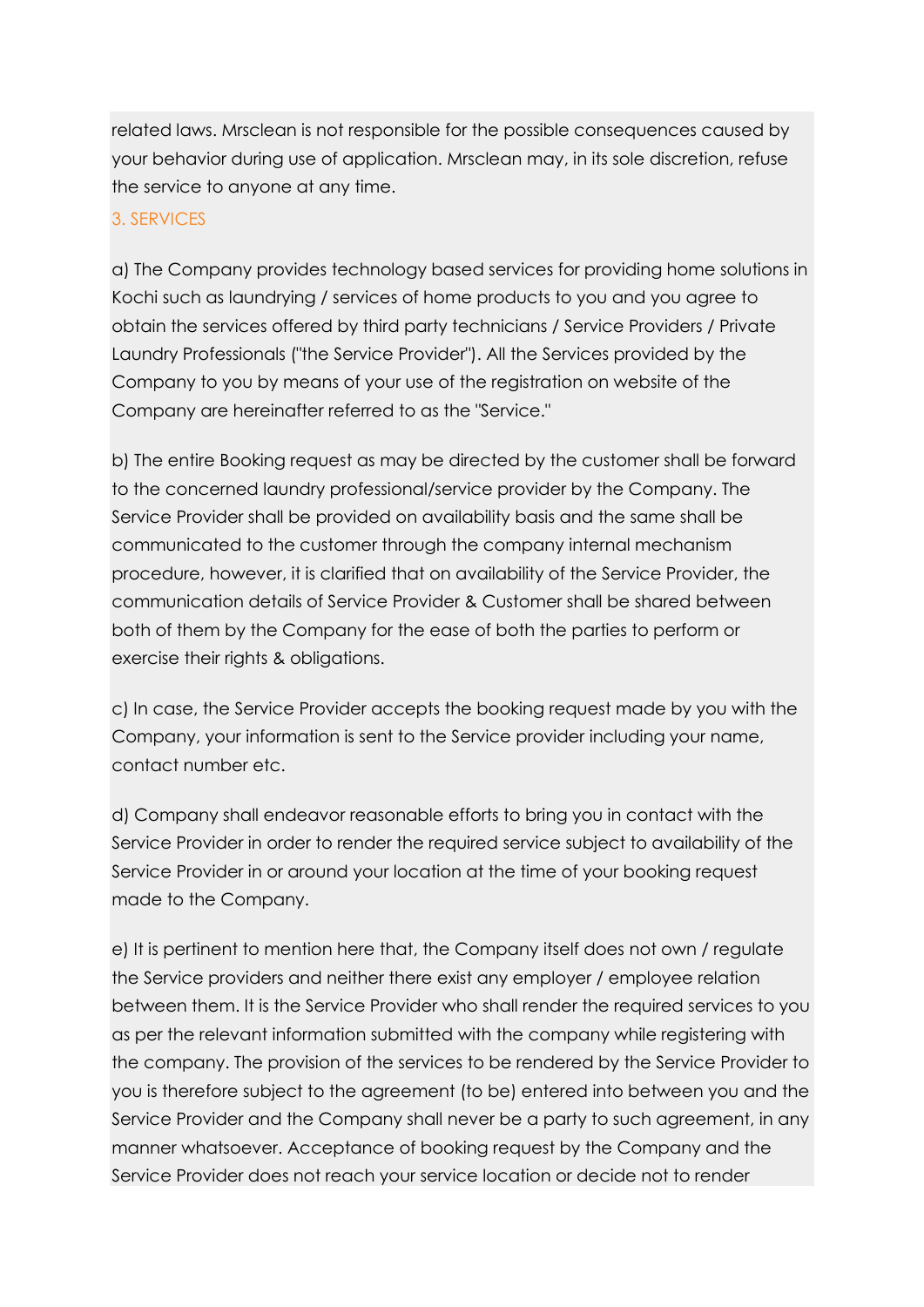services, in that case / event the Company shall not be held liable to you in any manner whatsoever and neither the Customer is under obligation to make any payment in lieu thereof.

f) You hereby certify and confirm that the relevant information you provide to the Company while registering your request or creation of account is accurate and complete in all respect as may be demanded by the Company in the application form. The Company is entitled to an all-time verify the information that you have provided. The Company shall not be liable if you do not visit the appropriate web portal or dial-in the correct call center number. The Company reserves the right to discontinue or introduce any of the modes of booking Service Provider.

g) Before handing over the products to be laundryed the customer shall be cautious and ensure themselves about the defect in Service or credibility of the Service Provider and any theft/ damage to the asset; spare parts; accessories; products shall not be compensated by the Company in any manner whatsoever and it is clarified that that Company shall not be liable in any manner whatsoever, if any such harm/damage/ loss is caused to the Service Provider due to any such transfer or products to the Service provider for Service.

h) You should confirm & clarify from the service provider about the time involved and the spare parts required to render the service including the total/aggregate service charges involved therein except the minimum cost before initiation of the Service. In case the same is not discussed, it is implied that the customer is aware of the service charges and has consented to avail the services as may be informed or directed by the service provider.

i) You will compensate and defend the company fully against any claims or legal proceedings brought against us by any other person as a result of your breach of these Terms.

j) Please note that we are not responsible for the behavior, actions or inactions, accuracy, efficiency of Service Provider, quality of Service which you may use (through us or otherwise). Any Contract for the provision of services is exclusively between you and the Service provider and not us in any manner whatsoever and we simply provide a platform to introduce Service provider and Customer seeking the said service.

#### 4.ADVANCE AND PAYMENTS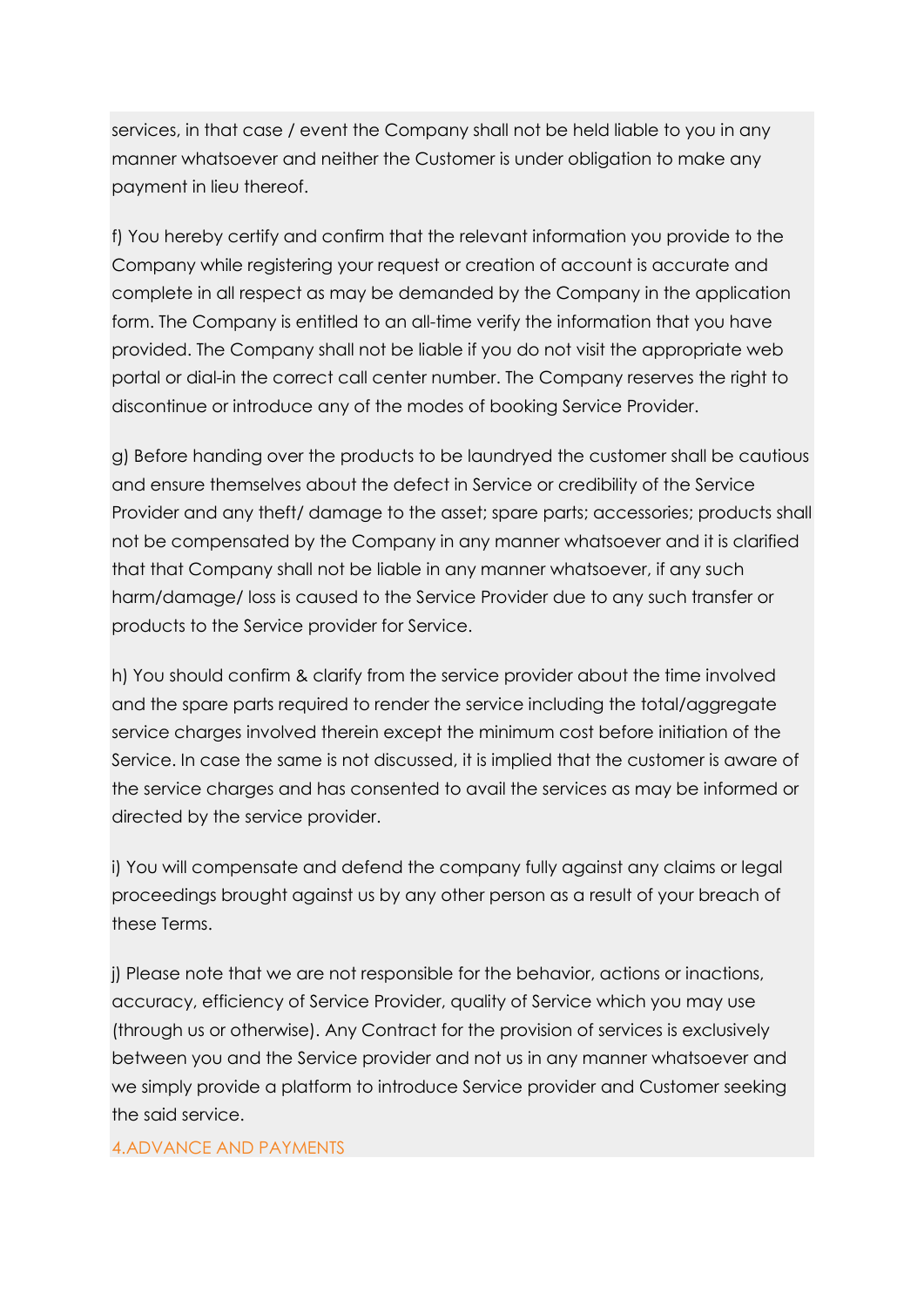a) Servicemen sent by Mrsclean are independent professionals, and Mrsclean takes no responsibility for money paid to them without informing Mrsclean.

b) Payments should always be made in the mode as requested/described by Mrsclean call centre, cash, cheque or online, otherwise Mrsclean has no control over the loss or theft of money.

c) Follow ups or confirmation for work carried out by the servicemen should only be communicated at the call centre number of Mrsclean, in order to avoid any loss of time and money. Mrsclean shall not be responsible for any call booked directly by the customer with the serviceman, as in such cases Mrsclean has no control or responsibility.

d) Mrsclean takes complete responsibility and accountability for the services rendered directly thorough Mrsclean. In case of any large value work /contractual work, to avoid any loss of pay, the payment should be made directly to Mrsclean employee or by means of online payment ,Cheque or DD issued in the name of Mrsclean Innovative Service Solutions PVT LTD against which Mrsclean shall issue an invoice, after levying/deducting appropriate applicable taxes.

e) Work starts immediately after clearance of the cheque,DD or online payment.

f) For all the work carried out by the servicemen Invoice/Bill shall be given/issued by the servicemen, the invoice/bill may carry the Mrsclean logo depicting that the serviceman is an Mrsclean affiliate. If customer required an invoice via Mrsclean then the same can be provided however appropriate taxes will be applicable.

g) The minimum visiting charges for any bookings shall be Rs 150.00, out of which Rs 50.00 is towards the fees charged by Mrsclean as booking charges and Rs 100.00, towards servicemen visitation charges, which are non-refundable but adjustable towards the services availed by the customer.

h) If the customer does not pay visiting charges of Rs 150.00, Mrsclean holds the rights to recover the said charges by legal means and also blacklist the said customer for providing any further services in the future.

i) Mrsclean does not deal with any kind of material. The customer should buy the material required, for carrying out the service, on their own. However on customers demand, Mrsclean servicemen may arrange for the material at customer doorstep and the material provided shall be charged on actual basis, to the best of our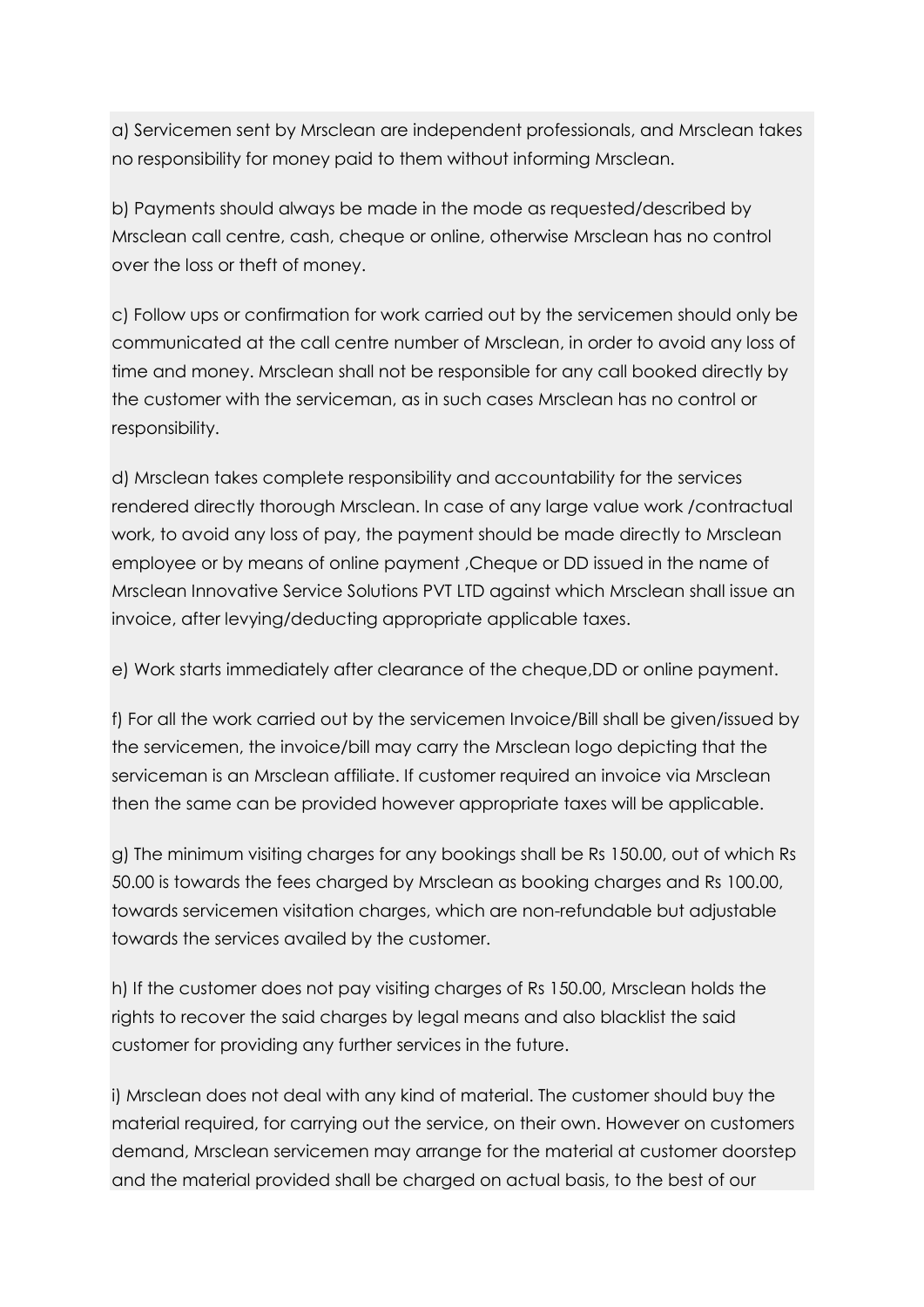knowledge. Further, in case the material bought gets damaged or stops working after completion of work, in that case Mrsclean is not liable for any replacement or warranty of the product.

j) Serviceman is liable for any damage by him, in occurrence of any such event the customer is requested to lodge a complaint against the technician and inform customer care centre. Mrsclean is responsible to co-ordinate the delivery of the service to the customer by the vendor or in exceptional circumstances, arranges to refund the payment if made to Mrsclean employee or via cheque, DD or online.

k) The service request can be lodged 24×7 online and from 9AM to 5PM Monday to Saturday on calls. However very few/No services will operate on National Holidays.

l) In case the authorized technician reaches the address of customer and the house is locked, or the customer cancels the call. It would be essential for the customer to re-lodge the service request.

m) Mrsclean holds the right to cancel any call at any time due to any external/internal reasons.

# 5. TERMS & CONDITIONS FOR USE OF THIRD PARTY SERVICE PROVIDERS THROUGH **MRSCLEAN**

a) The customer agrees and accepts that the use of the Services provided by the Company is at the sole risk of the Customer, and further acknowledges that the Company disclaims all representations and warranties of any kind, whether express or implied.

b) The customer shall ensure that he/she will not indulge in any of the following activities while using the service:

1) Smoking or consuming any kind of intoxicants in the presence of service provider. The service provider has the right to refuse the service and can go back if the customer is found to be in an intoxicated state or is found misbehaving with service provider, or is causing a nuisance.

2) Misusing, soiling or damaging the tools, items, spare parts or any other item (technical or non technical ) brought by the service provider.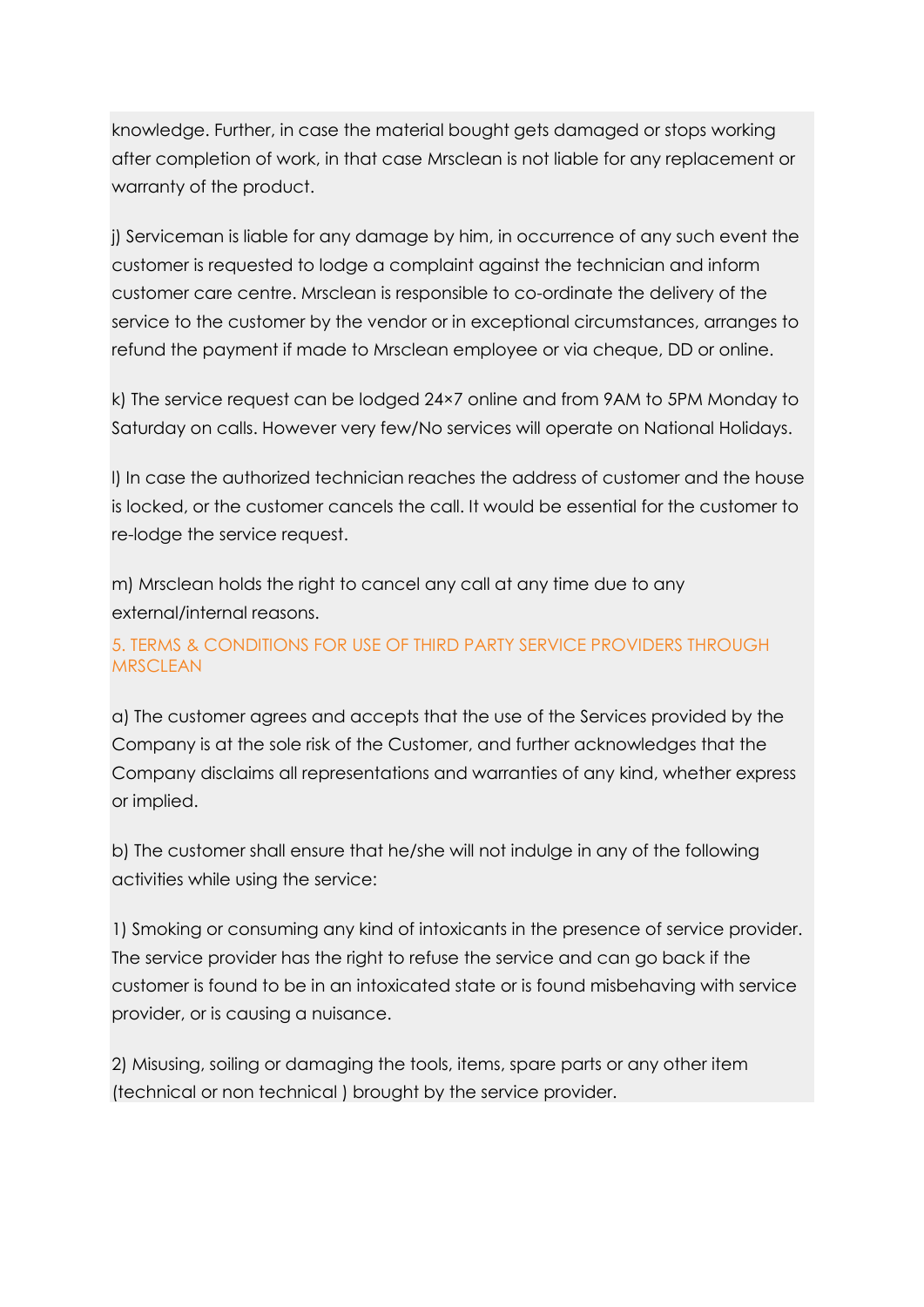3) Asking the service provider to break any Police and/or government rules for any purpose (especially getting the service faster). The service provider has the right to refuse such a request by the customer.

c) The customer agrees and acknowledges that the use of the Services offered by Company is at the sole risk of the customer and that Company disclaims all representations and warranties of any kind, whether express or implied as to condition, suitability, quality, merchantability and fitness for any purposes are excluded to the fullest extent permitted by law.

d) Without prejudice to the above, the Company makes no representation or warranty that:

1) The Services will meet the customer's requirements.

2) The Services will be uninterrupted, timely, secure, or error-free.

3)The Company shall not be responsible or liable for any loss or damage, howsoever caused or suffered by the Customer arising out of the use of service offered by Company or due to the failure of Company to provide Services to the Customer for any reason whatsoever including but not limited to the Customer's non-compliance with the Services' recorded voice instructions, malfunction, partial or total failure of any network terminal, data processing system, computer tele-transmission or telecommunications system or other circumstances whether or not beyond the control of Company or any person or any organization involved in the above mentioned systems.

4)The Company will not be liable for any damages of any kind arising from the use of the Service offered by the Company, including, but not limited to direct, indirect, incidental, punitive, and consequential damages.

e) The Customer shall indemnify Company from and against and in respect of any or all liabilities, losses, charges and expenses (including legal fees and costs on a full indemnity basis) claims, demands, actions and proceedings which Company may incur or sustain directly or indirectly from or by any reason of or in relation to the use or proposed use of the Services by the Customer and shall pay such sums on demand of the Company.

f) The Company is hereby authorized to use the location based information provided by any of the telecommunication companies when the Customer uses the mobile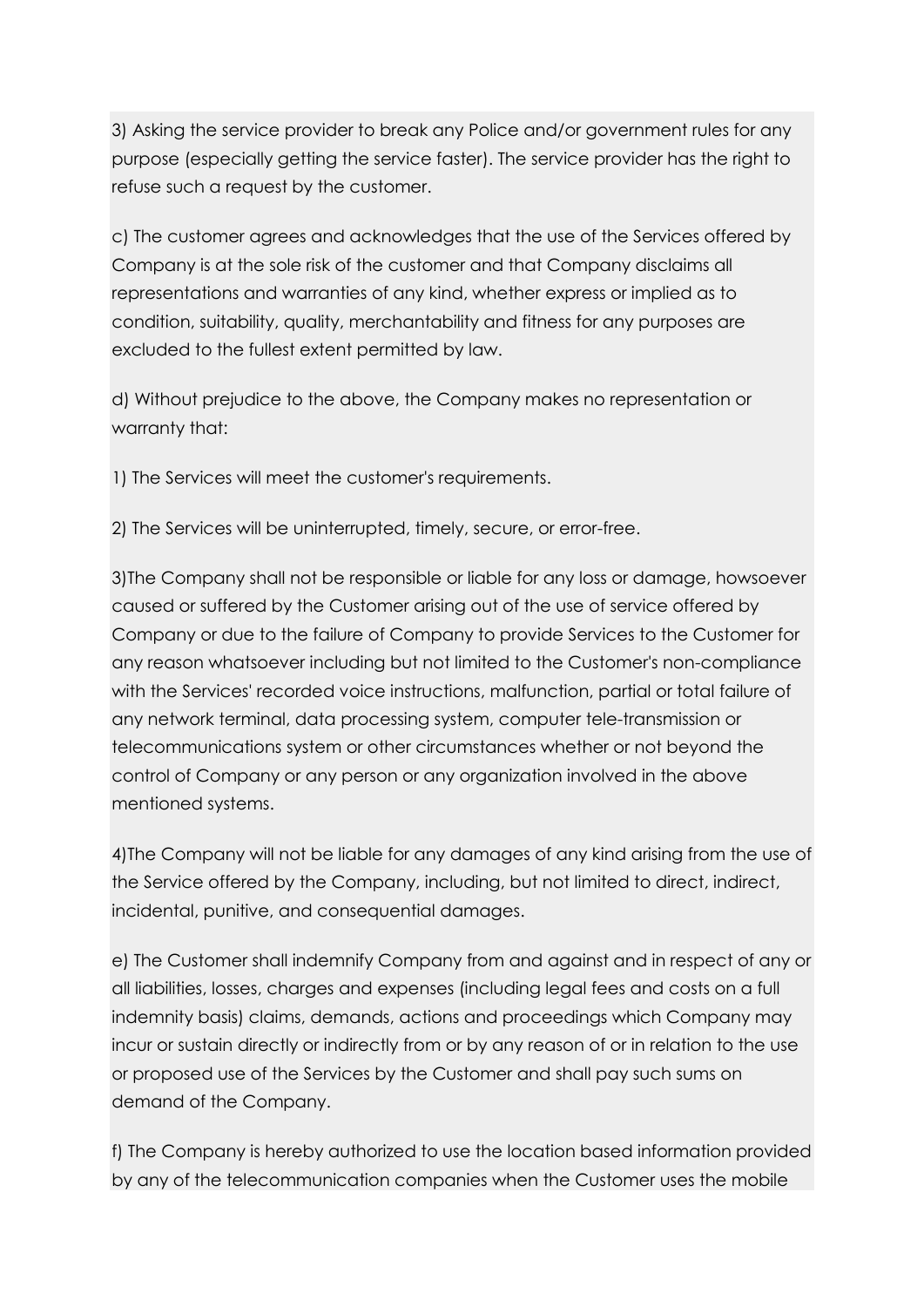phone to make a booking. The location based information will be used only to facilitate and improve services for the Customer.

g) The Company shall be entitled to disclose to all companies within its group, or any government body as so required by the law or by directive or request from any government body, the particulars of the Customer in the possession of Company in any way as Company, in its absolute discretion, deems fit or if it considers it in its interests to do so.

h) The Company shall be entitled at any time without giving any reason to terminate the booking of services done by the Customer.

i) The Company shall not be liable for any conduct or behavior or actions of service providers. However, the Company encourages you to notify it of any complaints that you may have against the service provider that you may have hired using the Company's Services.

j) The Company shall be entitled to add to, vary or amend any or all these terms and conditions at any time and the Customer shall be bound by such addition, variation or amendment once such addition, variation or amendment are incorporated into these terms and conditions at Company's website at mrsclean.co.in and in the application on the date that Company may indicate that such addition, variation or amendment is to come into effect.

k) All the calls made to the Company's call centre may be recorded by the Company for quality and training purposes.

l) The Company have right to use the customer contact information for its own marketing purposes. The Company may send regular SMS updates to the mobile numbers registered with it.

m) The courts of Kochi, India shall have the sole and exclusive jurisdiction in respect of any matters arising from the use of the Services offered by Company or the agreement or arrangement between Company and the Customer.

n) The technicians are required to behave professionally and properly with customers. In case violations of the same are observed, the customer is requested to lodge a complaint against the technician at customer care centre.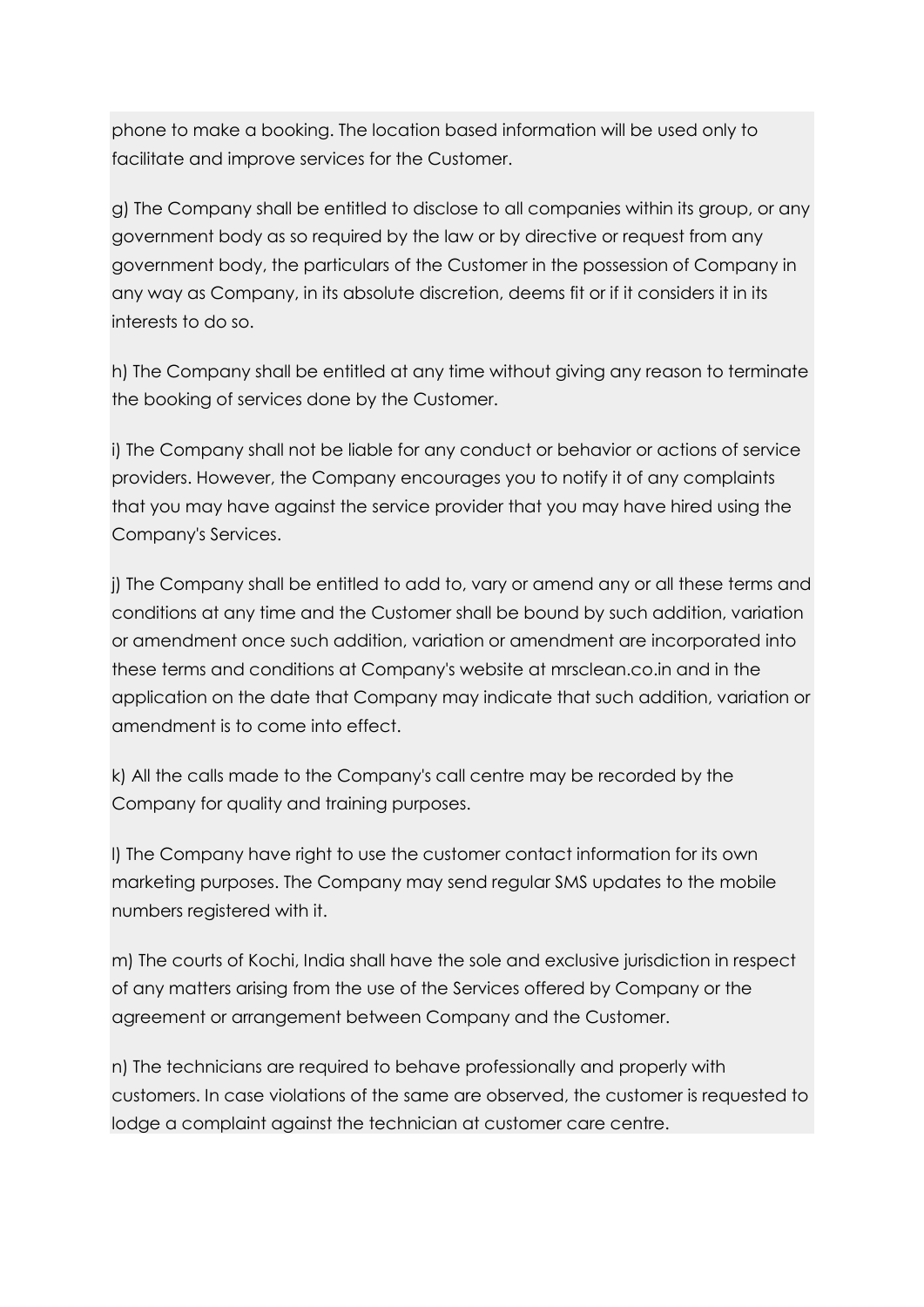o) In case any criminal act is committed by the technician while providing services, the customer, at its own will can take direct action under the laws of country on such technicians and also keep Mrsclean informed on full details of the same.

# 6. USER ACCOUNTS, OFFERS AND PROMOTIONS

Mrsclean reserves the right to collect user data including name, contact information and other details to facilitate services or use of its platform to avail services. All information collected from the user are on a bonafide basis. Misuse and misrepresentation of identity or contact details will lead to automated termination of services or the use of the platform without prior notice to such users.

User accounts bearing contact number and email IDs are created and owned by Mrsclean. Any promotional discounts, offers and reward points accumulated can be revoked without prior notice in the event of suspicious account activity or malafide intent of the user.

In the case where the system is unable to establish unique identity of the user against a valid mobile number or e-mail ID, the account shall be indefinitely suspended. Mrsclean reserves the full discretion to suspend a user's account in the above event and does not have the liability to share any account information whatsoever.

# 7. TERMINATION

Most content and some of the features on the application are made available to visitors free of charge. However, Mrsclean reserves the right to terminate access to certain areas or features of the application at any time for any reason, with or without notice. Mrsclean also reserves the universal right to deny access to particular users to any/all of its Services without any prior notice/explanation in order to protect the interests of Mrsclean and/or other visitors to the application. Mrsclean reserves the right to limit, deny or create different access to the application and its features with respect to different user(s), or to change any of the features or introduce new features without prior notice.

# 8. INTELLECTUAL PROPERTY RIGHTS (TRADEMARKS AND COPYRIGHTS)

1. The Company is the sole owner of all the rights to the web site or any other digital media and its contents mentioned on the website. The content means its design, layout, text, images, graphics, sounds, video, etc. the website or any other digital media content embody trade secrets and intellectual property rights protected under applicable laws. All titles, ownership and intellectual property rights in the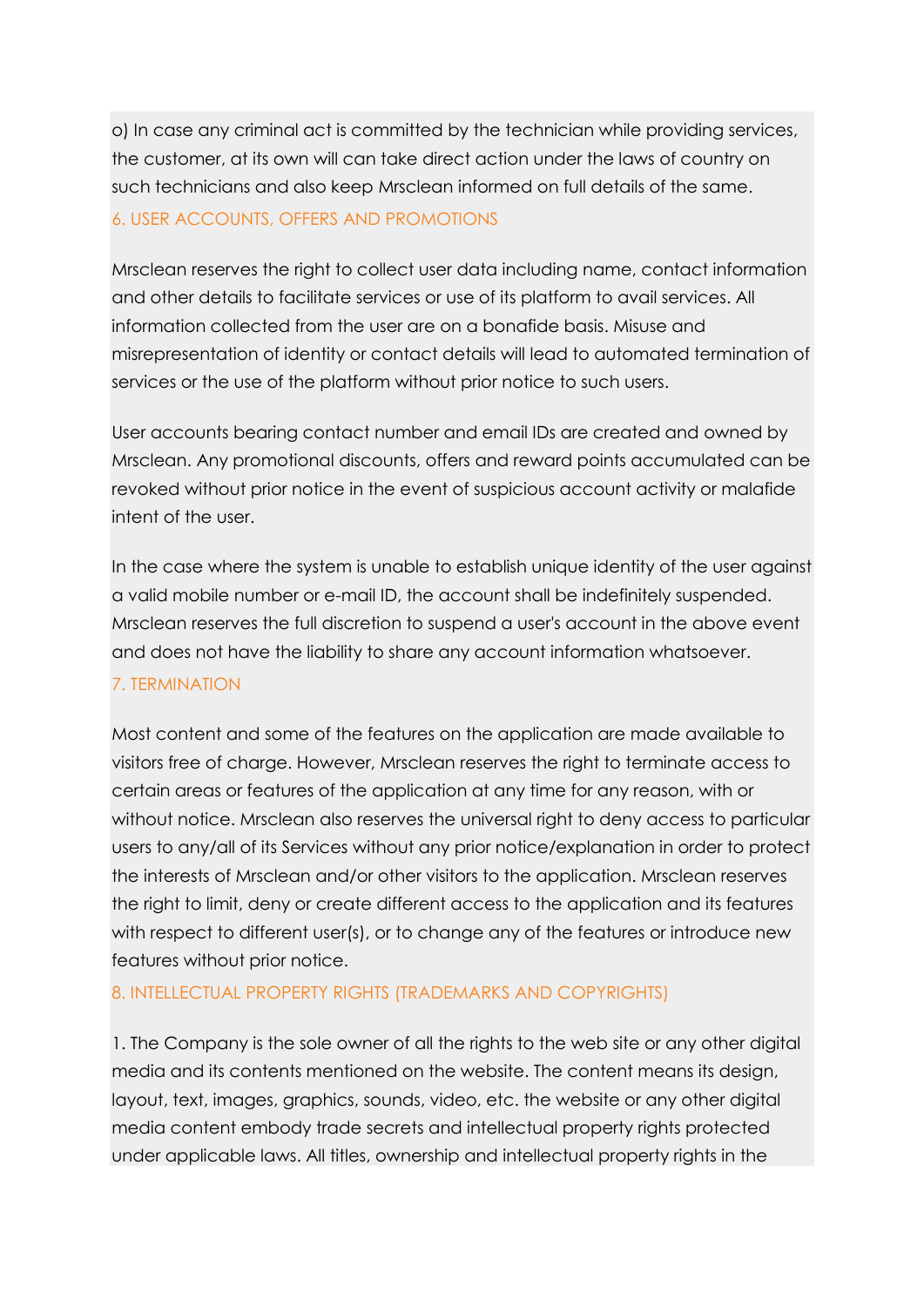website and its content shall remain with the Company, its affiliates, agents, authorized representatives as the case may be.

2. All rights not otherwise claimed under this Terms and Conditions or by the Company are hereby reserved. The information contained in this web site is intended, solely to provide general information for the personal use of the reader, who accepts full responsibility for its use.

3. All related icons and logos are trademarks or service marks or word marks of the Company in various jurisdictions and are protected under applicable copyrights, trademarks and other proprietary rights laws. The unauthorized copying, modification, use or publication of these marks is strictly prohibited.

# 9. LIABILITY

1. The information, recommendations provided to you on or through the Website is for general information purposes only and does not constitute any advice. The Company will reasonably keep the Website and its contents correct and up to date but does not guarantee that (the contents of) the Website are free of errors, defects, malware and viruses or that the Website are correct, up to date and accurate in all means.

2. The Company shall further not be liable for damages resulting from the use of (or the inability to use) electronic means of communication with the Website, including – but not limited to – damages resulting from failure or delay in delivery of electronic communications, interception or manipulation of electronic communications by third parties or by computer programs used for electronic communications and transmission of viruses.

3. Without prejudice to the foregoing, and insofar as allowed under mandatory applicable law, the Company's aggregate liability shall in no event exceed an amount of INR 1000.

4. The quality of the services requested through the use of the Application or the Service is entirely the responsibility of the Service Provider who ultimately provides such services to you. The Company under no circumstance accepts liability in connection with and/or arising from the services provided by the Service Provider or any acts, action, behavior, conduct, and/or negligence on the part of the Service Provider. Any complaints about the services provided by the Service Provider should therefore be submitted to the Service Provider.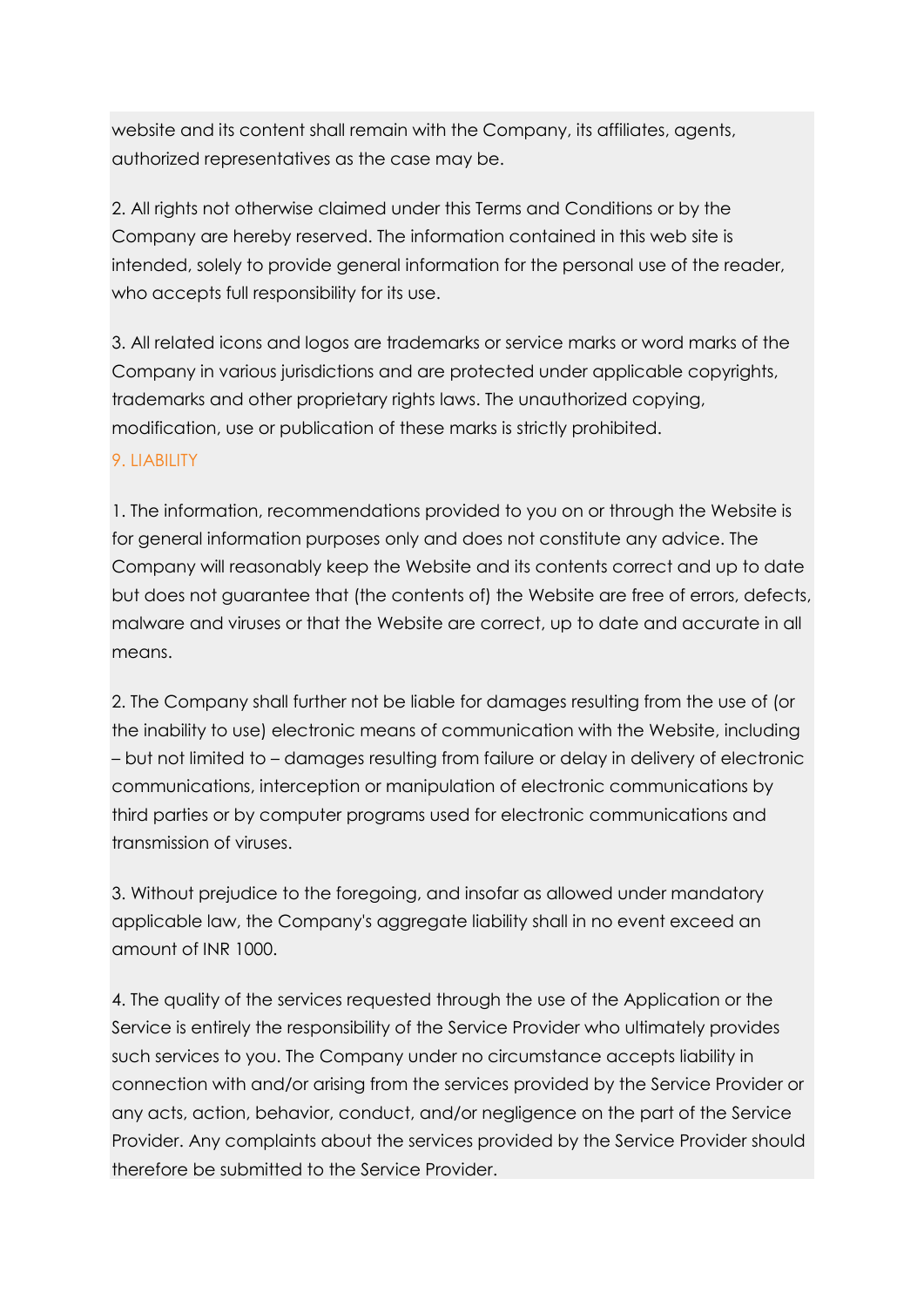### 10. INDEMNIFICATION

By accepting these User Terms, you agree that you shall defend, indemnify and hold the Company, its affiliates, its licensors, and each of their officers, directors, other users, employees, attorneys and agents harmless from and against any and all claims, costs, damages, losses, liabilities and expenses (including attorneys' fees and costs) arising out of or in connection with: (a) your violation or breach of any term of these User Terms or any applicable law or regulation, whether or not referenced herein; (b) your violation of any rights of any third party, including Service Providers arranged via the Application, or (c) your use or misuse of the Website.

### 11. NOTICE

The Company may give notice by means of a general notice on the Service or Application, or by electronic mail to your email address on record in the Company's account information, or by written communication sent by regular mail to your address on record in Company's account information.

### **12. PRIVACY AND COOKIE NOTICE**

The Company collects and processes the personal data of the visitors/ registered customers of the Website and the promotional offers may be send by the Company on time to time basis unless the same is denied by them by informing to the Company.

### 13. EXCUSABLE DELAYS (FORCE MAJEURE)

Neither party hereto shall be responsible for delays or failures in performance resulting from acts beyond its reasonable control and without its fault or negligence. Such excusable delays or failures may be caused by, among other things, strikes, lock-out, riots, rebellions, accidental explosions, floods, storms, acts of God and similar occurrences.

### 14. MISCELLANEOUS

1. In the event of any dispute or difference between the Parties in respect of this Agreement, the construction of any provision of this Agreement or the rights, duties or liabilities of the Parties hereto under this Agreement, the same shall be referred to arbitration by a sole arbitrator to be appointed by the Company and the arbitration shall be conducted in accordance with the provisions of Arbitration and Conciliation Act, 1996. The venue of arbitration shall be at Kochi. The arbitration proceedings shall be conducted in English. Any award made in such arbitration will be final and binding on the parties. The arbitrator shall have the authority to order specific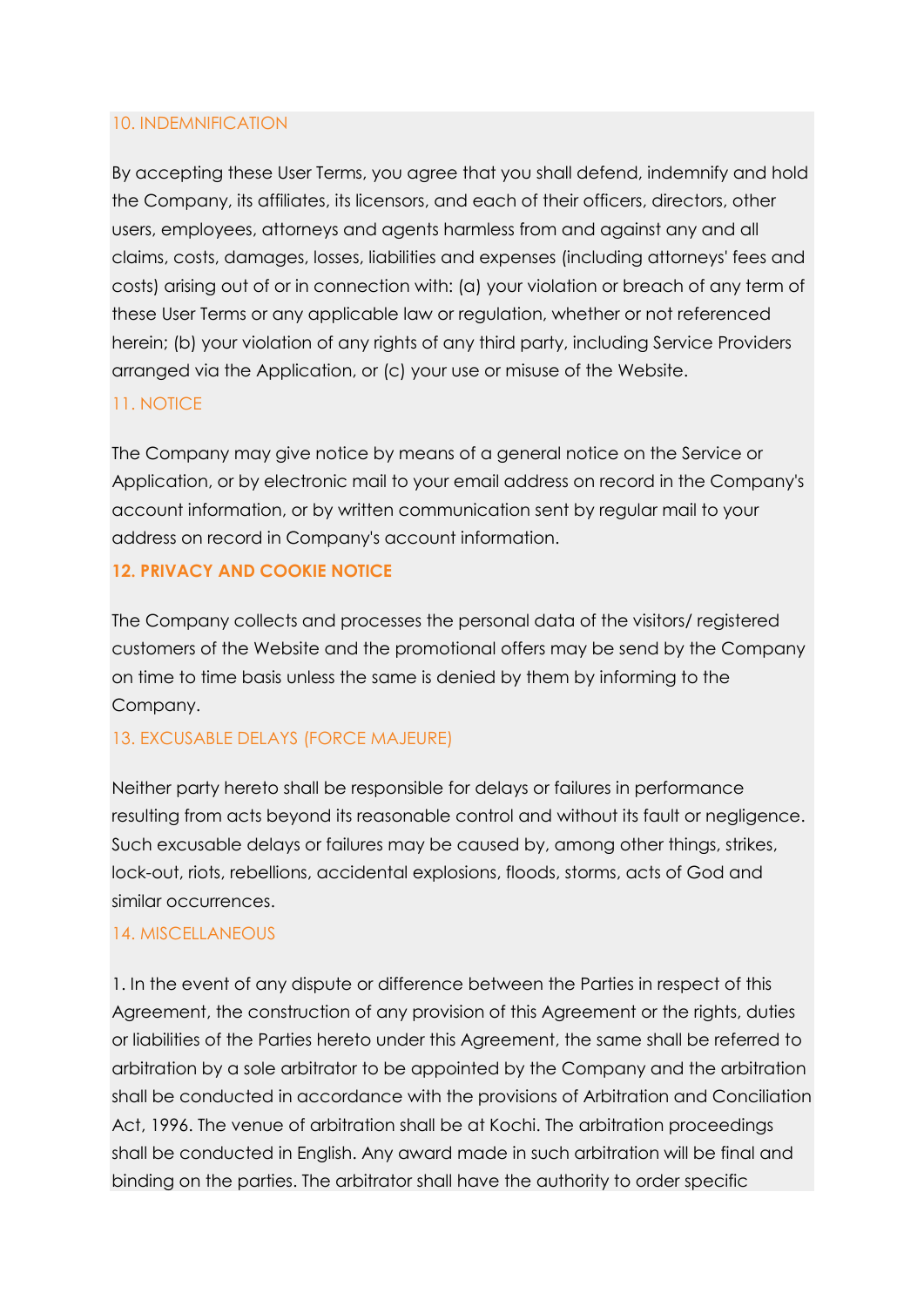performance of this agreement. Subject to the foregoing, the Courts at Kochi, Kerala only shall have exclusive jurisdiction.

2. The Courts of Kochi shall have the sole and exclusive jurisdiction in respect of any matters arising from the use of the services offered by the Company or the agreement or arrangement between the Service provider and the Customer. All claims and disputes arising under this Terms and Conditions should be notified to the Service Provider or Company within 30 days from the service date after which no claim shall be entertained.

# **DISCLAIMER**

The information contained in this website/app is for general information purposes only. The information is provided by Mrsclean and while we endeavor to keep the information up to date and correct, we make no representations or warranties of any kind, express or implied, about the completeness, accuracy, reliability, suitability or availability with respect to the app or the information, products, services, or related graphics contained on the app for any purpose. Any reliance you place on such information is therefore strictly at your own risk. In no event will we be liable for any loss or damage including without limitation, indirect or consequential loss or damage, or any loss or damage whatsoever arising from loss of data or profits arising out of, or in connection with, the use of this app.

Through this app you are able to link to other apps or websites which are not under the control of Mrsclean. We have no control over the nature, content and availability of those sites. The inclusion of any links does not necessarily imply a recommendation or endorse the views expressed within them.

Every effort is made to keep the app up and running smoothly. However, Mrsclean takes no responsibility for, and will not be liable for, the app being temporarily unavailable due to technical issues beyond our control.

# **CANCELLATION**

SERVICES ONCE BOOKED CANNOT BE CANCELLED. HOWEVER IF WE FAIL TO DELIVER THEN WE WILL PROVIDE REFUND WHICH WILL BE PROCESSED BY NEFT AND MAY TAKE UPTO 30 DAYS TO CREDIT.